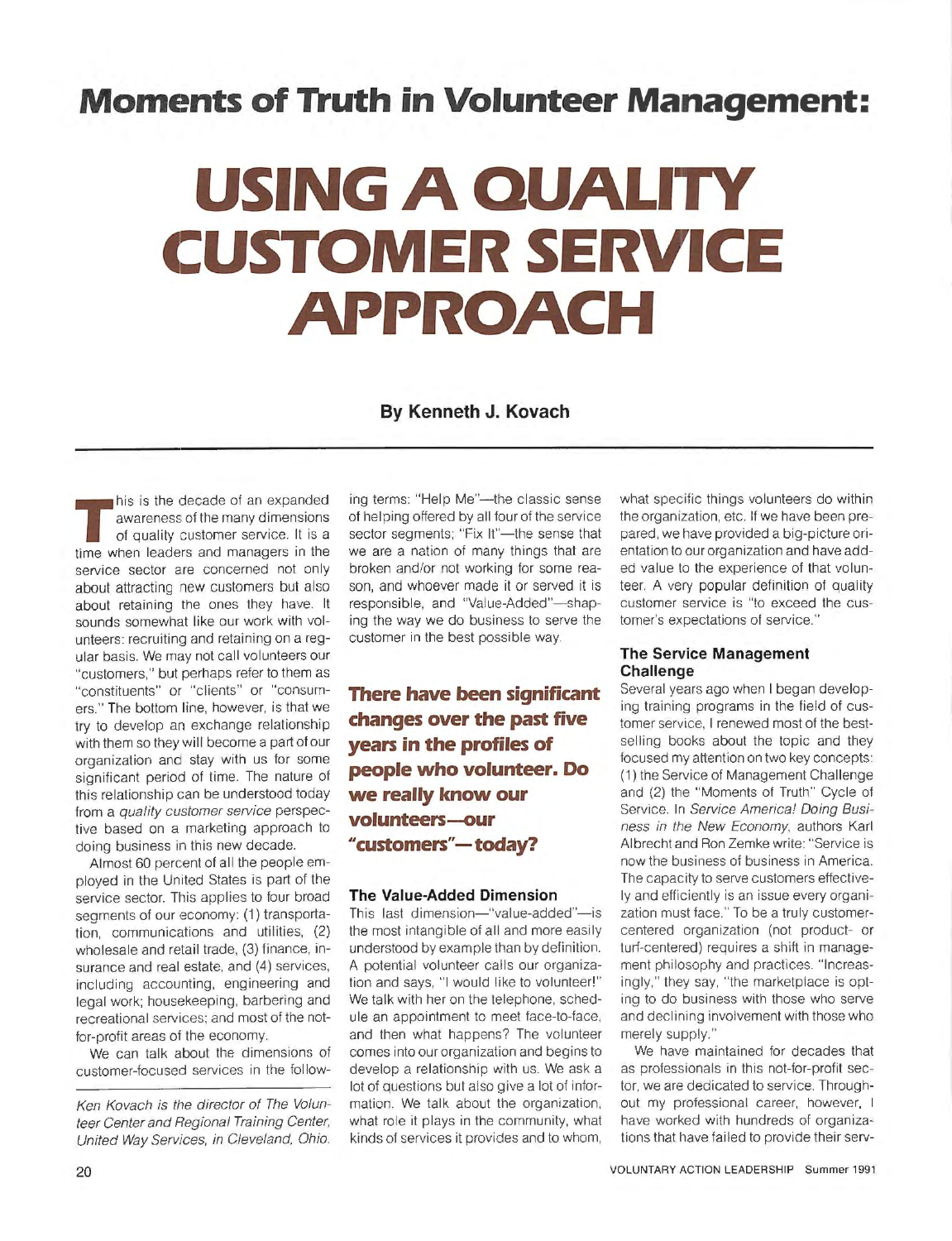ices from a customer-service perspective and, in many cases, have lacked a basic understanding of service management.

We have heard a lot about empowerment these days, in part because of the dependence our services have created for many persons. Therefore, I concur with my colleagues in the service sector that our organizations must develop the following capacities: (1) the ability to think strategically about service and incorporate a strong service orientation into the vision of their strategic future, and (2) the ability to manage the design, development and delivery of service.

As we relate service management to working with volunteers, we should focus our attention on the most recent marketing research available to us-both locally and nationally. There have been significant changes over the past five years in the profiles of people who volunteer. Do we really know our volunteers-our customers-today? Have we incorporated new marketing information about them into our planning processes, into job design, recruitment, interviewing/screening, training and enabling?

In most cases, our volunteers become part of the delivery of services. What have we done lately to prepare them as service representatives of our organization? We have the dual challenge of seeing volunteers both as the consumers of our services and as service providers. So they must be seen as our partners in effective service management.

#### **Outstanding Service Characteristics**

Albrecht and Zemke identify three features that outstanding service organizations have in common:

1. A well-conceived **strategy** for service, which directs the attention of everyone in the organization toward the real priorities of each customer

2. Customer-oriented frontline **people,**  who are tuned into the customer's current situation, frame of mind and need

3. Customer-friendly **systems,** which are designed for the convenience of the customer rather than the convenience of the organization.

The Service Triangle represents the three service elements of strategy, people and systems revolving around the customer in a creative interplay. This model represents a process rather than a structure; it includes the customer in our conception of our business. The organization exists to serve the customer as well as the



needs of the people who are serving the customer.

#### **"Moments of Truth"**

Jan Carlson, chairman of Scandinavian Airlines System (SAS), wrote about the "moments of truth" he observed in his organization and focused attention on the cycles of service. "We have 50,000 moments of truth out there every day," he says. By Carlson's definition, these are the episodes in which a customer comes into contact with any aspect of the company, however remote, and thereby has the opportunity to form an impression.

As we think about the volunteers in our organization, how many "moments of truth" can you identify? Who is participating in these moments of truth? Are you there every time or is it other paid staff and volunteers?

"Most moments of truth take place far beyond the immediate line of sight of management," say Albrecht and Zemke. "Since managers cannot be there to influence the quality of so many moments of truth, they must learn to manage them indirectly, that is, by creating a customeroriented organization, a customer-friendly system as well as a work environment that reinforces the idea of putting the customer first."

For the service provider, the customer's perceptions of quality depend on both the result of service and the service process itself.

We can look at quality service from two perspectives: (1) the procedural side of service, which consists of the established systems and procedures to deliver services and/or products, and (2) the personal side, which shows how service personnel use their attitudes, behaviors and verbal skills in interacting with customers.

By utilizing the Cycle of Service Model, we can develop an in-depth understanding of both perspectives of service delivery within our organization; we can identify each and every "moment of truth." Let's look at one of the various programs and services in which volunteers are involved. Our focus is on the key contact points between staff and potential volunteers; each one is called a "Service Context."

1. The potential volunteer has called for an appointment and the telephone creates the first moment of truth--with whom? Does the person who answers the tele-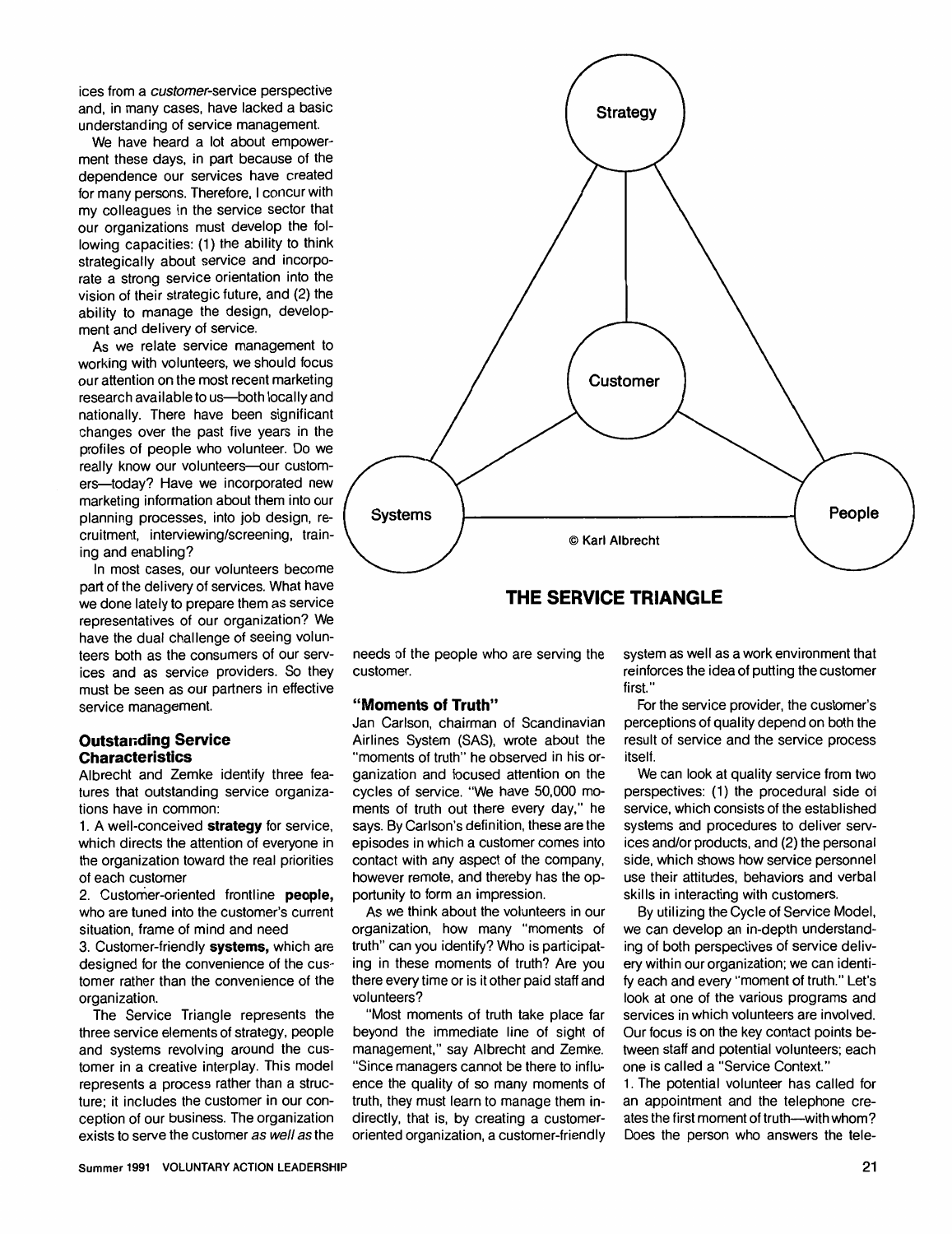### **THE MOMENT OF TRUTH MODEL**



<sup>®</sup> Karl Albrecht and Lawrence J. Bradford

phone understand how your organization is customer-oriented? Is she/he prepared to receive as well as give information to facilitate service delivery?

2. Contact is made with your volunteer office, but you, as volunteer administrator, are not there. Another moment of truth has arrived! What's the game plan for when you're out? How many times must a volunteer call back?

3. The volunteer comes in for an interview; she/he is out of breath because of (a) the three-block walk to your office, (b) the lack of guest parking spaces because staff has used them, (c) the receptionist doesn't

really know where your office is located. 4. During the interview, you can't seem to find the volunteer job description (or don't have one for the job). Are you really prepared for this person and can she/he tell you're not really serious about this situation?

5. After the interview, you go to the department that has requested the volunteer assistance and (a) it doesn't have the job available anymore, (b) it doesn't know who you are, (c) it has no one who can talk to you right now-you didn't call ahead to tell them you're coming .... I think you're beginning to get the picture!

Each one of us has a personal storehouse of memories of moments of truth in our life experiences. We experience the moment of truth as intensely personal. We may even forgive "glitches" in the system of an organization, if there is at least one individual who acknowledges our personal needs and makes an effort to correct the situation. In the world of volunteerism, however, people have more choices than ever before and will not tolerate systems, people and services that are out of touch with the new levels of expectations of quality customer service. ■

#### **CYCLE OF SERVICE WORKSHEET**

For each major component of a program/ service in your organization, complete one Cycle of Service Worksheet and specify the following using the Service Triangle as your guide:

**(1)** What is the service (or part of the service) being provided and is there a clear STRATEGY (underlying purpose) for providing that service?

**(2)** What SYSTEM (or part of a system) is operating at this moment to support the delivery of service and it "user friendly"? **(3)** Who are the PEOPLE involved at this point in regarding your organization's "customers" and this customer's specific needs(s)?

Completed accurately, the Cycle of Service Model will give you management information for supervisory discussions, inservice training, and over-all staff team development. In the most successful service organizations, customer service is everyone's business! The concept of managing the moments of truth is the very essence of service management.

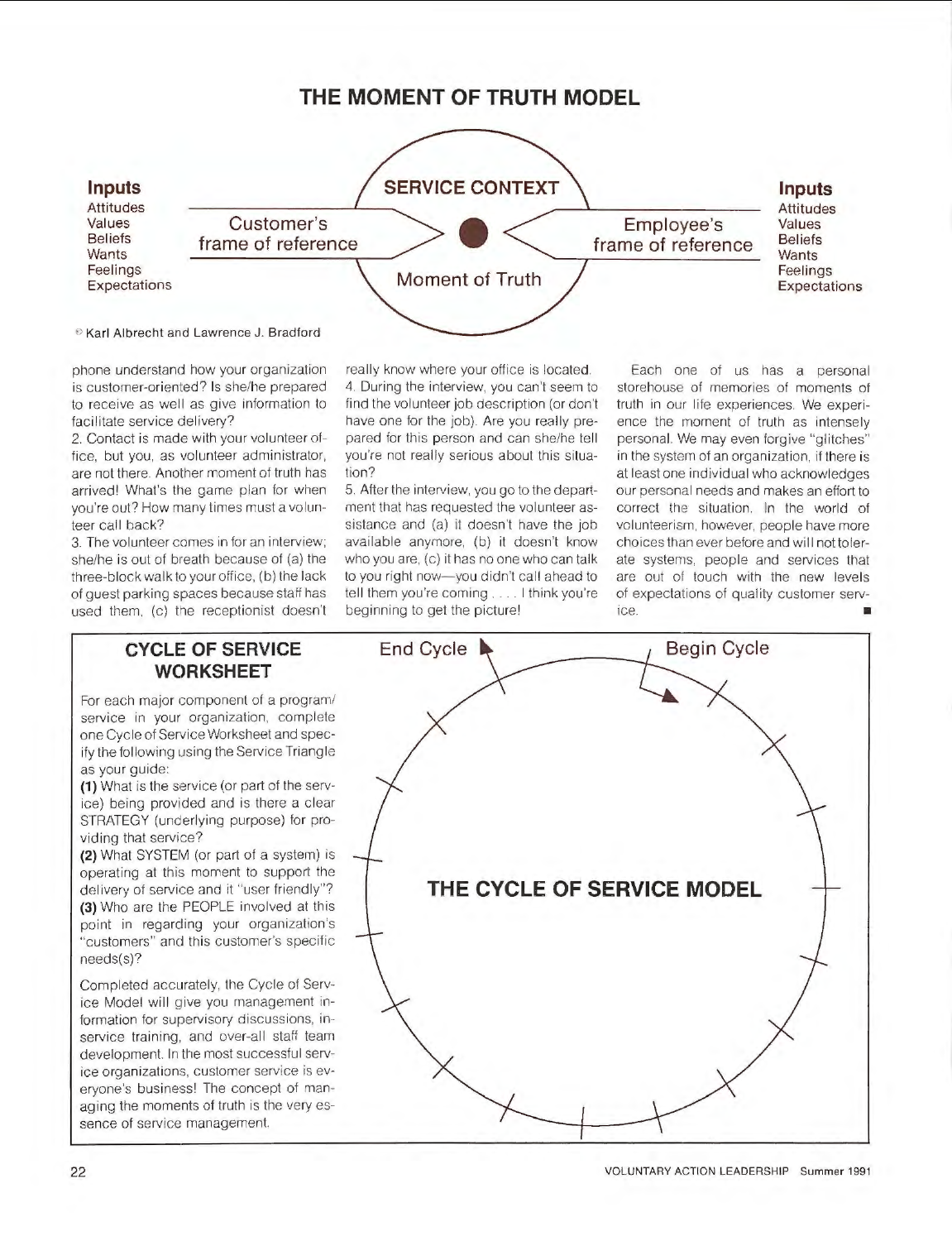**A Customer Service Approach:** 

# **IF YOUR VOLUNTEER HAS A PROBLEM** ...

#### **By Steve Mccurley**

The following lists have been adapted from training materials developed by Steve McCurley for improving customer relations. We have substituted the word "volunteer" for "customer" so you can see how a customer orientation can apply to a volunteer department as well.

#### **Keep your cool.**

- $\Box$  If you're right, there's no reason to lose your temper. If you're wrong, you can't afford to lose it.
- $\Box$  Don't argue. Convincing yourself that you are right won't help you recruit or retain a volunteer.
- $\Box$  Be positive in your approach—even if your organization is totally in the wrong. You don't have to be defensive. Be positive about your intention to correct the mistake.
- $\Box$  Allow the volunteer to blow off steam, but don't take it personally and try to get him to do it in private. There is no sense in embarrassing you and disturbing other volunteers.
- $\Box$  Never let the volunteer lose face.

#### **Listen with empathy and look for the facts.**

- $\Box$  Show that you really care about the volunteer and her problems. A volunteer who sees that you are concerned is more likely to stop complaining and start working toward a solution.
- $\Box$  Listen for areas of agreement and agree with the volunteer whenever you can.
- $\Box$  Nod your head in agreement, paraphrase important points and confirm with the volunteer that you have his side of the facts correctly. Agreeing is not enough; you must show that you agree.
- $\Box$  Ask the volunteer what she wants done to solve the problem.
- $\Box$  If the volunteer thinks that you really care about him and his problem, he will begin to look at you as his ally in solving the problem, ignoring the fact that you are an employee of the organization he is complaining about.

#### **Take action to solve the volunteer's problem.**

- D Do what you can to solve the volunteer problem. If you can't solve the problem yourself, refer her to someone who can and take what steps you can to put the her in direct contact with that person.
- $\Box$  If possible, offer the volunteer several options and let him choose which would be most satisfying.
- $\Box$  If you are at fault, apologize.
- O When offering solutions, state them in a positive manner: Avoid phrases like "we can't do that today" in favor of "we can meet with your supervisor first thing tomorrow."
- □ If you can't solve the volunteer's problem, say so directly and politely. Then ask the volunteer what sort of other settlement might satisfy him.
- $\Box$  When citing an organization rule, always explain the justification for the rule.

#### **Bring the session to a polite close.**

 $\Box$  After you've done what you can, ask if there is anything else that you can do to help.

- $\Box$  Thank the volunteer for bringing the problem to your attention.
- $\Box$  If possible, make a follow-up call to the volunteer to check on her satisfaction.
- $\Box$  Keep the volunteer informed of progress. Expectation without information will only heighten anger.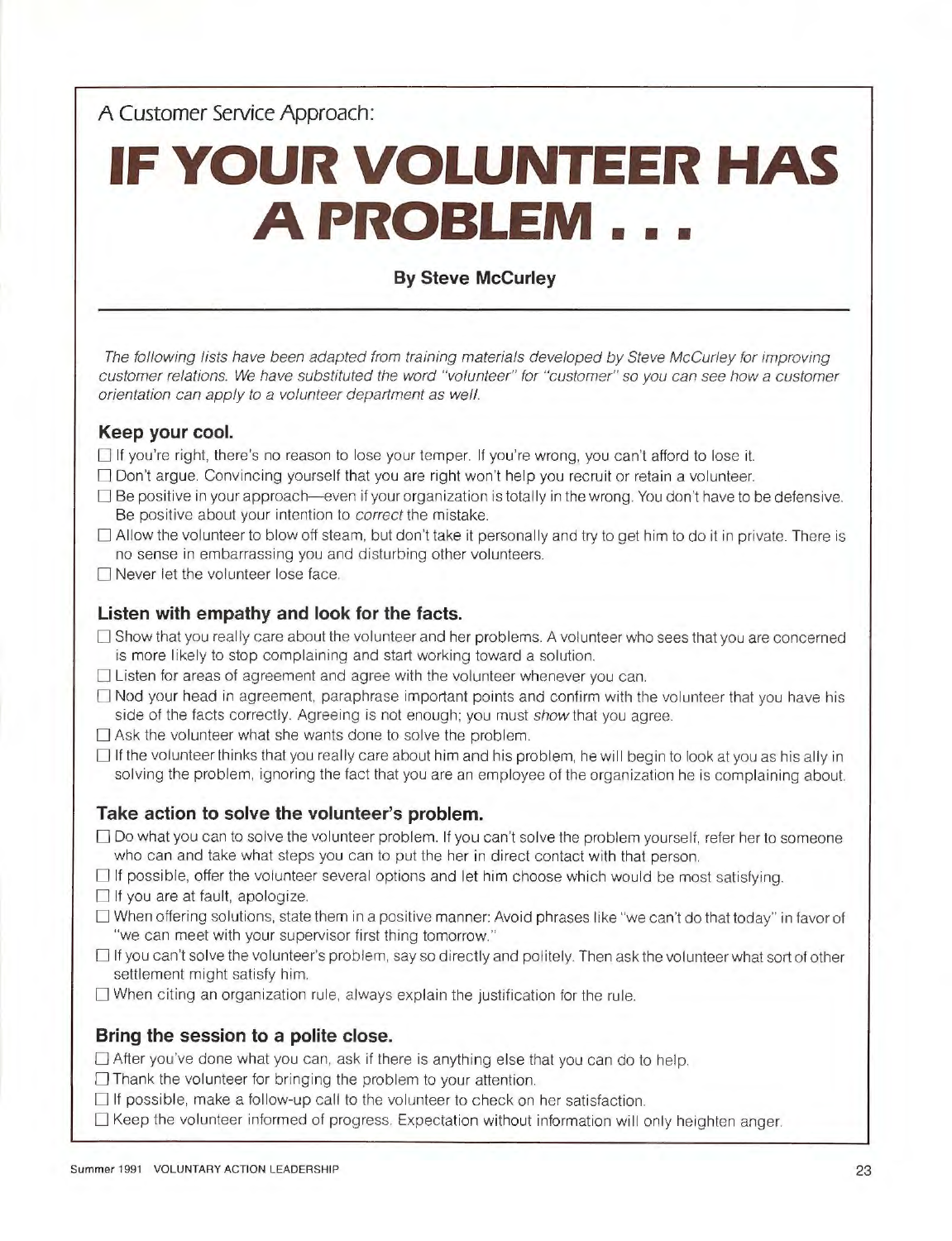# **WHAT NOT TO SAY TO VOLUNTEERS AND POTENTIAL VOLUNTEERS**

## **"I don't know."**

If you don't know, your job is to find out. There is no need to show your ignorance when the volunteer already thinks you should know the answer. Instead, say "I want to make sure I give you the right answer. Let me check and find out."

### **"We can't do that."**

A direct negative from you is guaranteed to produce a directly negative response from the volunteer. Look for an acceptable alternative solution. Say what you can do; don't dwell on what you can't do. Say, for example, "What if we were to [solve the problem this way], instead of ... ?"

# **"You'll have to** ... "

Volunteers who already have to go out of their way to correct a problem do not like to be told that additional effort is required to resolve the situation. Try to soften the requirements by using phrases like "if you could help me by doing this ... "or "here's how we can help with that ... "or "if this should happen again, here's how to get the quickest response .... " If you have paperwork that needs to be completed, assist the volunteer in completing it.

### **"Hang on a second** ... "

If you have to make potential volunteers wait, ask their permission. Do not just abandon them. After explaining why they must wait, say, "Would you like to hold or would you rather I call you right back?" Most people are willing to hold once they understand why they are being asked to do so. If it is going to take a while, give the volunteer an estimate of how long it will take and get back to them within that time period.

### **"No" at the beginning of a sentence.**

Phrasing sentences this way sounds like a total rejection. If you have to turn down a request, try combining the rejection with a conciliatory offer or sympathy or a question about a satisfactory alternative. Try to inject some positive note into all responses, focusing attention on what you are willing to do for them, not on what you aren't willing to do.